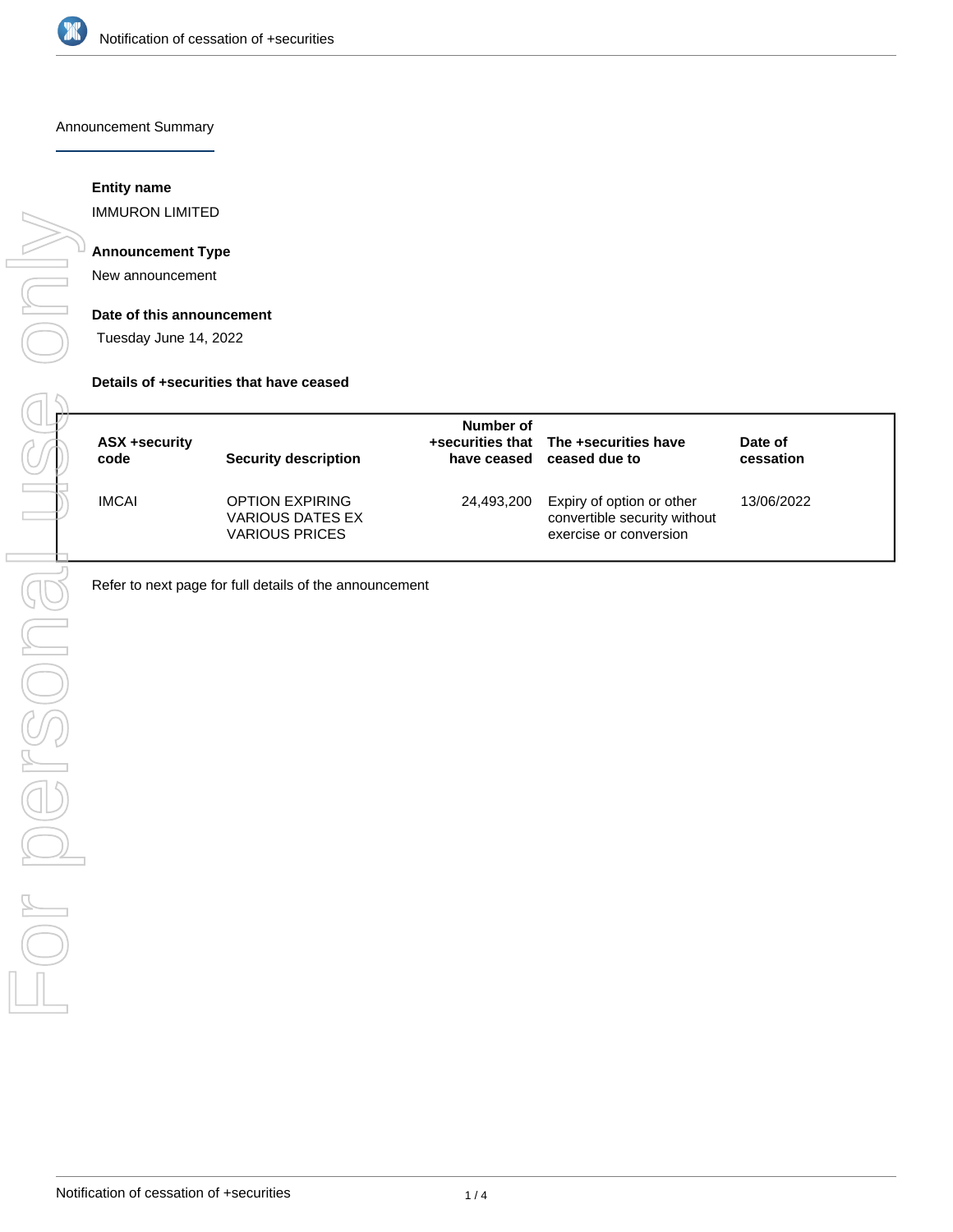

#### Part 1 - Announcement Details

# **1.1 Name of +Entity**

IMMURON LIMITED

We (the entity named above) provide the following information about our issued capital.

**1.2 Registered Number Type**

ABN

**Registration Number** 80063114045

**1.3 ASX issuer code**

IMC

**1.4 The announcement is** New announcement

## **1.5 Date of this announcement**

14/6/2022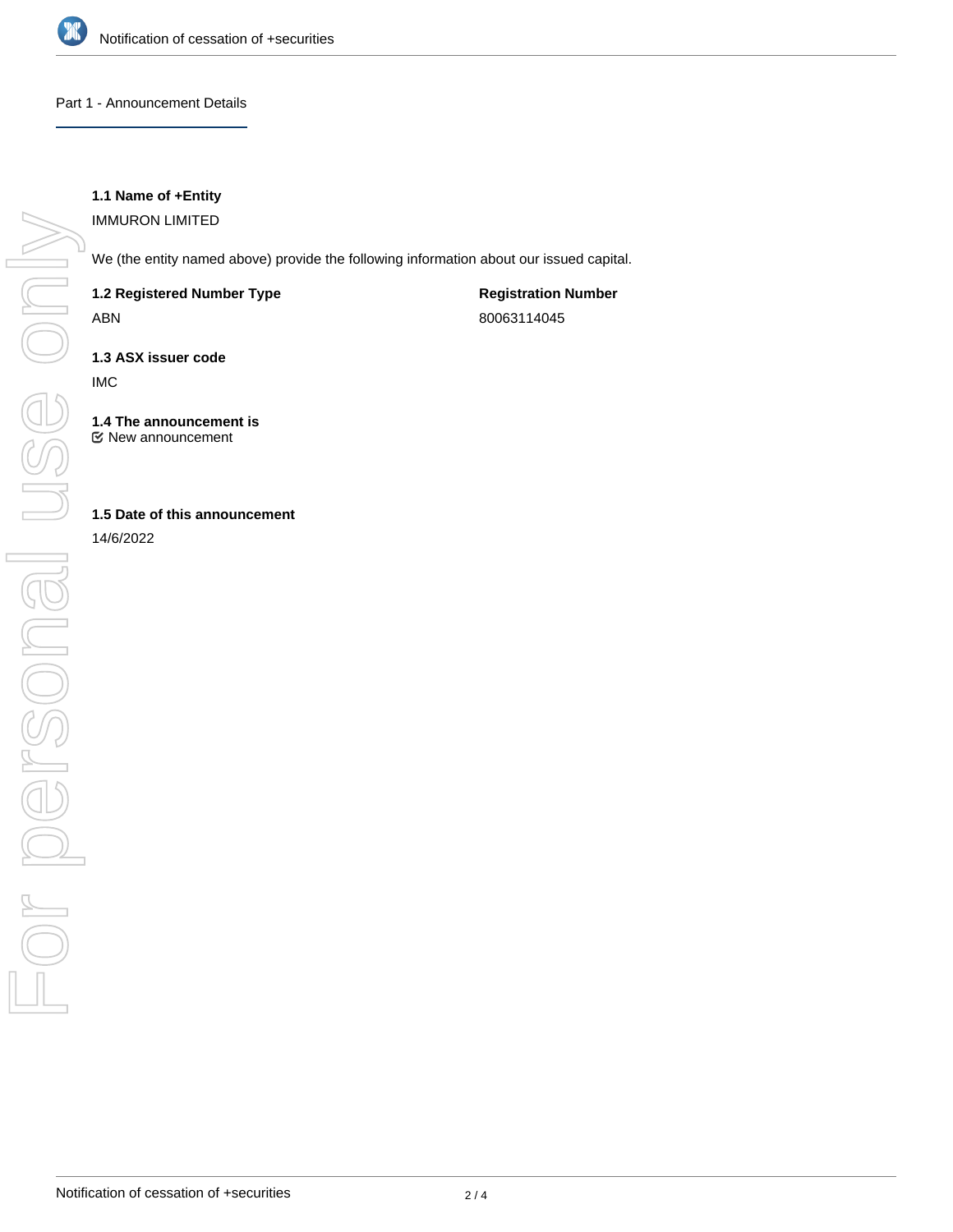

#### Part 2 - Details of +equity securities or +debt securities that have ceased

## **ASX +Security Code and Description**

IMCAI : OPTION EXPIRING VARIOUS DATES EX VARIOUS PRICES

**Unquoted +equity securities that have ceased**

# **Number of securities that have ceased**

24,493,200

# **Reason for cessation** Expiry of option or other convertible security without exercise or conversion

**Date of cessation** 13/6/2022

**Is the entity paying any consideration for the cessation?** No

#### **Any other information the entity wishes to notify to ASX about the cessation?**